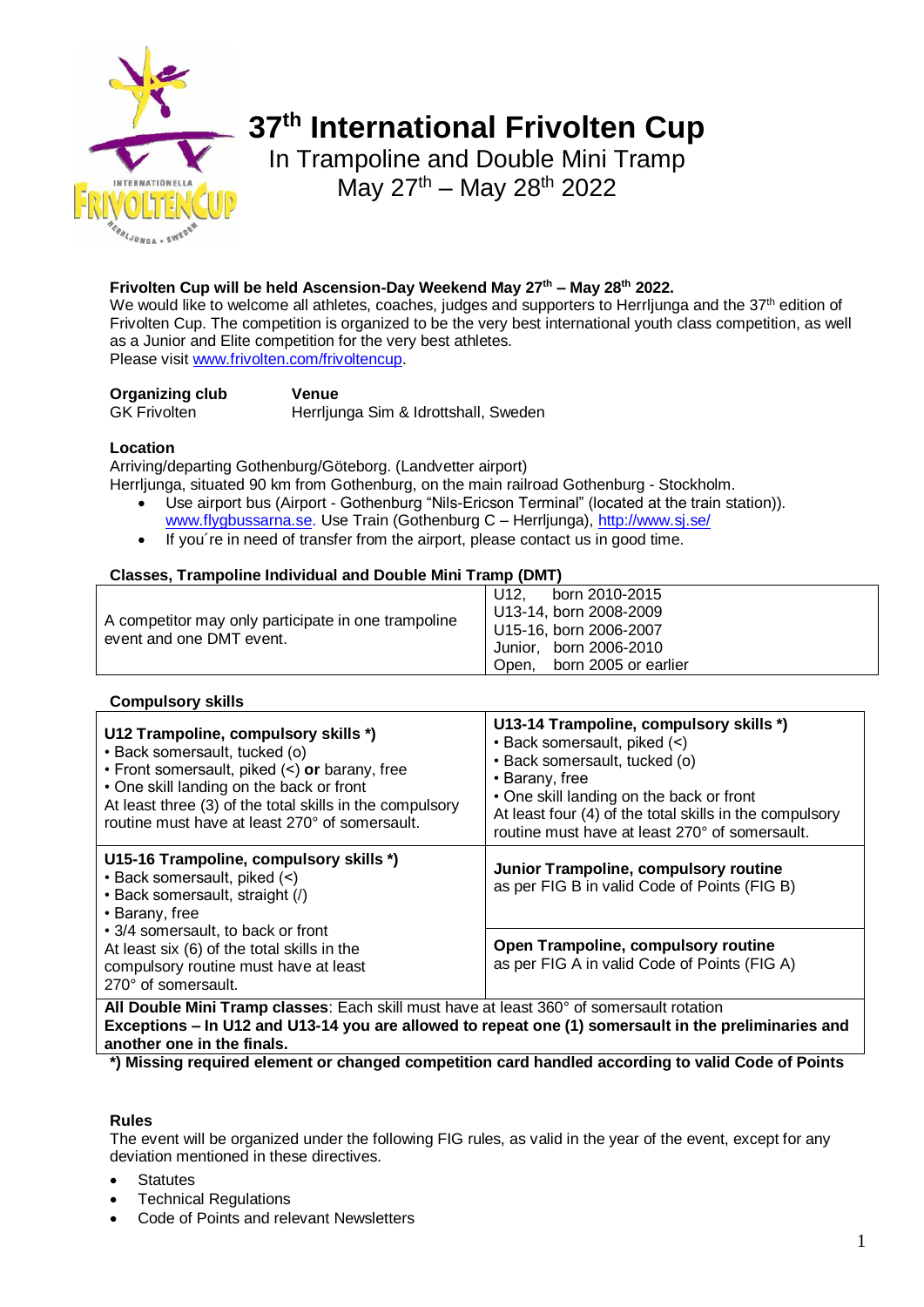- General Judges' Rules
- Specific Judges' Rules
- Doping Control Rules
- Media Rules
- Apparatus Norms
- FIG Rules for Sanctioning (approval) of International Events
- Advertising and Publicity Rules

# **Finalists and Final**

The best eight (8) competitors from the preliminaries will participate in the final, Finals from 0.

### **Equipment**

Eurotramp Ultimate 4x4 and Eurotramp Ultimate DMT 6x6. In addition to that, there will be at least two warm-up trampolines in another part of the hall.

# **Judges must be entered as follows,**

- Clubs/federations entering competitors in the Junior or Open categories must bring at least one judge with FIG judges current valid brevet. Clubs/Federations only entering competitors in youth classes must bring a judge with at least a current national judge's brevet.
- 2-10 competitors = 1 judge, 11-20 competitors = 2 judges, 21-30 competitors = 3 judges and  $31+$  $connectitors = 4 judges.$
- When all entries are known, teams entering competitors from mixed clubs may be asked to bring additional judges to be allowed to participate. The organizers have the right to demand additional judges from any club, to ensure a professional competition.
- The name of the judge/s must be announced with the entry, and all changes must be reported to the organizer immediately.
- **A Club or Federation that doesn't bring judges as stated, will be penalized to pay the full extra cost it takes the organizer to replace each missing judge (minimum SEK 2000) or will NOT be allowed to participate.**

#### **Warm up on competition equipment immediately prior to competition.**

- Trampoline U12, U13-14 and U15-16 will only have a one touch warm up on the competition trampolines prior to the final pass, **not** preliminary pass.
- Junior and Open trampoline and all DMT classes will have a one touch warm-up prior to all passes.

# **Prizes**

First, second and third in each class will receive a medal. All competitors will receive a Diploma.

|                                     | <b>LINE &amp; ON LINE CHILD</b> ON WWW.INVULCH.COM/INVULCHCUP TO TELITS SHIP OF ARRIGUIS HOM JAHUATY T.                                                                        |
|-------------------------------------|--------------------------------------------------------------------------------------------------------------------------------------------------------------------------------|
| Latest January 1 <sup>st</sup> 2022 | Declaration of interest to get a 10% discount of the normal<br>$\bullet$<br>entry fee.                                                                                         |
| Latest April 26th 2022              | Definitive and Nominative Entry<br>$\bullet$<br>No refund of entry fee after this date.<br>$\bullet$<br>Entries arriving later, if accepted, will be charges double entry fee. |
| Latest April 26th 2022              | Last day for changing Food and Lodging. No refund after this<br>date.                                                                                                          |
| Entry fees                          | SEK 300 per competitor competing in one event.<br>SEK 400 per competitor competing in both trampoline and DMT                                                                  |

**Entry** (Use ON-Line entry on [www.frivolten.com/frivoltencup](http://www.frivolten.com/frivoltencup)) On-Line entry is available from January 1<sup>st</sup>.

#### **Money / Payment**

Entry fees, lodging and accommodation etc. are to be paid in SEK (Swedish kronas) After deadline (April 18<sup>th</sup>), we will email you an invoice according to your entry.

| Sparbanken i Alingsås<br>IBAN account SE6280000830480031360647 | Please note !!! Payment must be received on our<br>account not later then May 19 <sup>th</sup> 2022 |
|----------------------------------------------------------------|-----------------------------------------------------------------------------------------------------|
| Swift code SWEDSESS                                            | If not – you need to pay cash on arrival !!!                                                        |
| For Swedish clubs: Bankgiro 5731-7943                          |                                                                                                     |

*Please note that YOU are responsible for covering all bank fees in connection with bank / wire transfers.* **No cheques whatsoever will be accepted!** On request, the organizer may accept cash payment upon arrival.

#### **Insurance**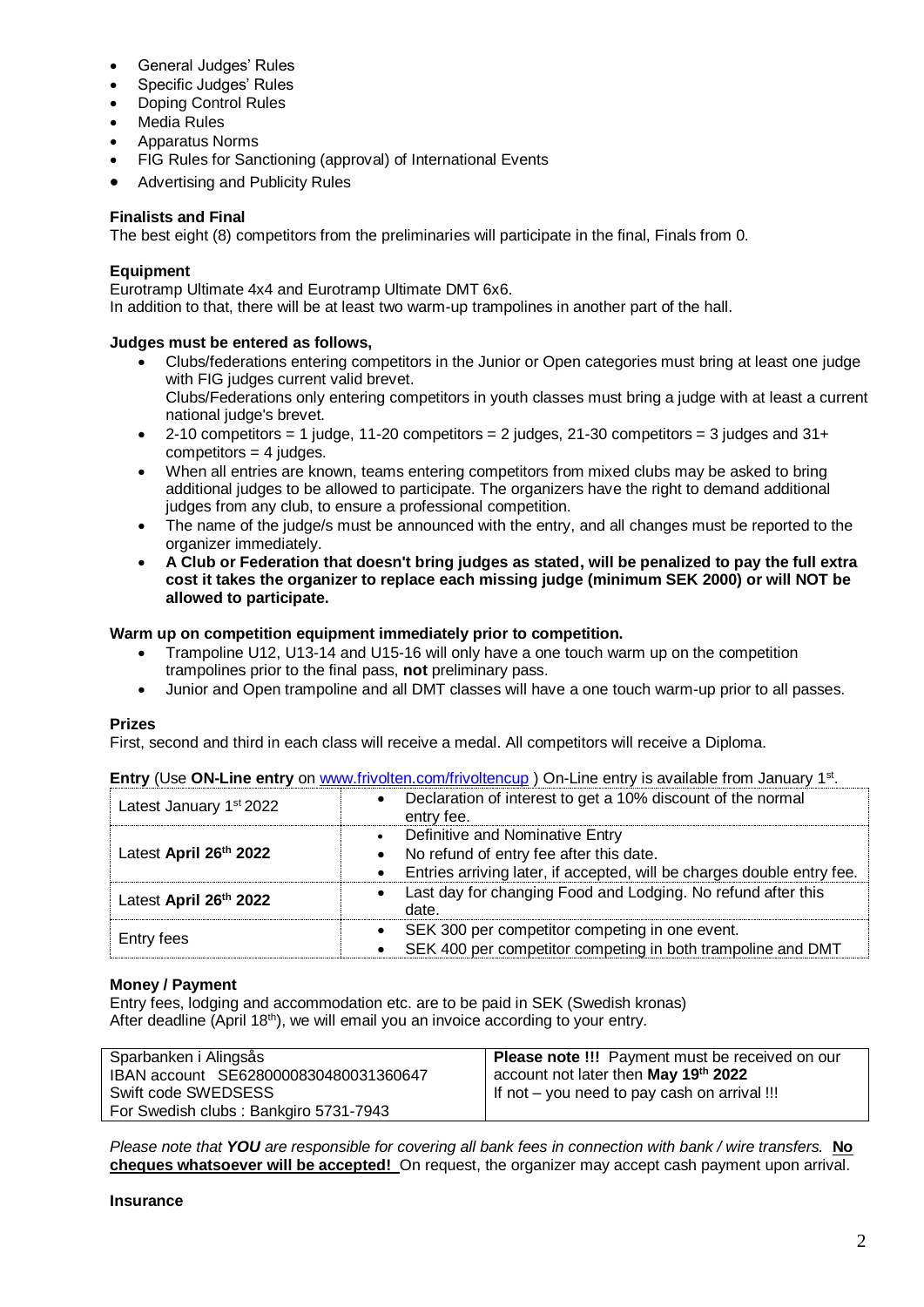The Host Federation, the Organizing Committee and the FIG will not be held responsible for any liabilities in case of accidents, illness, repatriation and the like. The FIG Technical Regulations foresee that all participating Federations are responsible for making their own arrangements to have the necessary valid insurance coverage against illness, accidents and for repatriation for all the members of their Delegation. The LOC will verify the insurance upon arrival of the delegation members (e.g. cover note or photocopy of the valid policy). Delegation members with insufficient insurance cover must inform the LOC in advance.

# **Hotels and Youth Hostel**

- There are a number of rooms available at the only hotel in Herrljunga, Herrljunga Hotel.
- Please make reservations direct to the hotel. <http://www.herrljungahotell.se/>
- The nearest other hotel is in Vårgårda, situated 15 km from Herrljunga, http://www.mathias-kok-o-rum.se Please note that the organizer does NOT supply any transportation from Vårgårda.

The floor lodging in the school and Herrljunga Hotel are located within walking distance from the venue.

# **Floor Accommodation**

• Accommodation will be arranged from Wednesday May 25<sup>th</sup> - Sunday May 29<sup>th</sup>, in the school adjacent to the sport hall. **Bring your own sleeping bag, pillow and mattress!** (Mattresses may be rented for those of you travelling by air. **Please note!** You have to order mattresses together with your floor accommodation order. Sleeping bag and pillow can **not** be rented)

| Prices per person |                                  |               |                                               |        |
|-------------------|----------------------------------|---------------|-----------------------------------------------|--------|
|                   | Floor lodging Wednesday-Thursday | 80 SEK        | + Mattress rental (for you travelling by air) | 30 SEK |
|                   | Floor lodging Thursday-Friday    | 80 SEK        | + Mattress rental (for you travelling by air) | 30 SEK |
|                   | Floor lodging Friday-Saturday    | <b>80 SEK</b> | + Mattress rental (for you travelling by air) | 30 SEK |
|                   | Floor lodging Saturday-Sunday    | <b>80 SEK</b> | + Mattress rental (for you travelling by air) | 30 SEK |
| Caravan spot      | 75 SEK/Night                     |               |                                               |        |

# **Meals**

Breakfast, lunch and dinner will be served in a next door school.

# **Prices per person**

| ו וועט וער ואין פאטוו |                  |              |                        |
|-----------------------|------------------|--------------|------------------------|
| Thursday              | Breakfast 60 SEK | Lunch 85 SEK | Dinner 85 SEK          |
| Friday                | Breakfast 60 SEK | Lunch 85 SEK | Dinner 85 SEK          |
| Saturdav              | Breakfast 60 SEK | Lunch 85 SEK | Dinner & Disco 250 SEK |
| Sundav                | Breakfast 60 SEK |              |                        |

# **Visas**

For those of you that need a specified invitation to get a Visa for Sweden, please send us a list with full name, date of birth and passport numbers for all delegation members, as soon as possible, by e-mail. Don't forget to tell us where to send the invitation for Visa. (Name / Address, regular post, email or fax etc.)

# **Questions**

| Please feel free to contact: | Name:    | Alex Frejemark     |
|------------------------------|----------|--------------------|
|                              | WhatsApp |                    |
|                              | Mobile   | +46 730 213 219    |
|                              | E-mail:  | info@frivolten.com |
|                              |          |                    |

# **Home-page**

At our home page you will get updated information about the competition, see results from last year and get other valuable information and links about Herrljunga and Sweden. Take a look at [www.frivolten.com](http://www.frivolten.com/) or [www.herrljunga.se](http://www.herrljunga.se/) or Facebook Frivolten Cup 2022